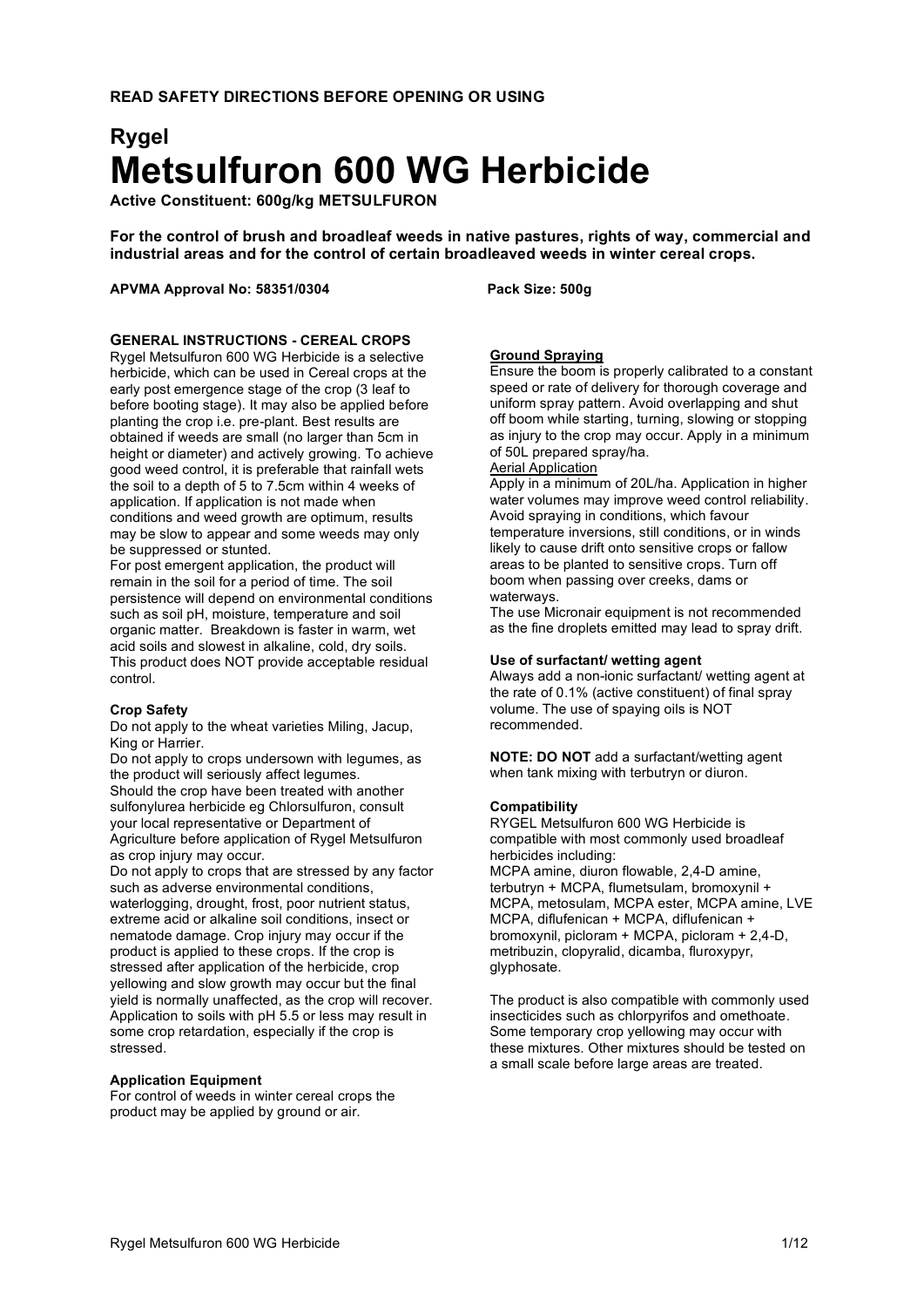**NOTE:** The compatibility of Rygel Metsulfuron 600 WG Herbicide with grass herbicides varies between products and weed species (refer table below). DO NOT mix with tralkoxydim or flamprop-m-methyl.

|                          | <b>Biological Compatibility</b>                                                                        |                 |    |  |  |  |
|--------------------------|--------------------------------------------------------------------------------------------------------|-----------------|----|--|--|--|
|                          | <b>Wild Oats</b>                                                                                       | <b>Phalaris</b> |    |  |  |  |
|                          |                                                                                                        | <b>Ryegrass</b> |    |  |  |  |
| Fenoxaprop-<br>p-ethyl   | Yes                                                                                                    |                 | No |  |  |  |
| Diclofop-<br>methyl      | Refer to notes on Rygel<br>Metsulfuron / diclofop-                                                     |                 |    |  |  |  |
| Diclofop +<br>Fenoxaprop | methyl based products<br>or Rygel Metsulfuron /<br>diclofop-methyl +<br>fenoxaprop-p-ethyl<br>mixtures | N٥              |    |  |  |  |
| Tralkoxydim              | N٥                                                                                                     |                 |    |  |  |  |
| <b>Flamprop</b>          | N٥                                                                                                     |                 |    |  |  |  |

#### **Notes on RYGEL Metsulfuron/Diclofop methyl or RYGEL Metsulfuron/ Diclofop + Fenoxaprop mixtures:**

- a) some reduction in grass weed control can be expected.
- b) In heavily weed infested areas control may be inadequate (Victoria and Tasmania only).
- c) significant reduction in grass weed control should be expected (SA only).

c) Mixtures of Rygel Metsulfuron plus diclofop-methyl or diclofop-methyl + fenoxapropp-ethyl are not recommended in WA as these mixtures will result in significant reduction in grass weed control and/or crop damage.

## **Spray Preparation**

The product is a dry flowable granule that must be mixed with clean water.

- 1. Partially fill the spray tank with water.
- 2. With the agitation system engaged, add the required amount of product (as per Directions for Use Table) to the tank using only the measuring device provided.
- 3. Add the remainder of the water.
- 4. Always maintain agitation to keep the product in suspension. If the spray solution is allowed to stand, thoroughly re-agitate before using.

If tank mixing with another product, ensure Rygel Metsulfuron is in suspension before adding the other product to the tank. If using in conjunction with liquid fertilisers, slurry the product in water before mixing the slurry into the liquid fertiliser. Do not add surfactants and check with the Department of Agriculture on compatibility.

## **Crop Rotation Recommendations**

Many crop species are sensitive to metsulfuron methyl. The minimum re-cropping intervals are given in the table below. Do not rotate crops other than those listed below to land previously treated with Metsulfuron methyl. It is advisable to determine crop tolerance on a small scale before sowing larger areas.

| <b>MINIMUM RE-CROPPING INTERVAL</b> |                                                                                                                                                 |                                      |                                                                                                                                                      |                                                                                                                    |  |  |
|-------------------------------------|-------------------------------------------------------------------------------------------------------------------------------------------------|--------------------------------------|------------------------------------------------------------------------------------------------------------------------------------------------------|--------------------------------------------------------------------------------------------------------------------|--|--|
| Soil<br>pH*                         | 10<br>days                                                                                                                                      | 6<br>weeks                           | 9<br>months                                                                                                                                          | 14<br>months                                                                                                       |  |  |
| $5.6 - 8.5$                         | Wheat                                                                                                                                           | Barley<br>Cereal<br>Rye<br>Triticale | Canola<br>Chickpe<br>as<br>Faba<br>Beans<br>Linseed<br>Lucerne<br>Lupins<br>Medics*<br>Oats<br>Peas<br>Safflowe<br>r<br>Subterra<br>nean<br>Clover** | Japanese<br>Millet<br>Maize<br>Panorama<br>White<br>Millet<br>French<br>Millet<br>Sorghum<br>Soybeans<br>Sunflower |  |  |
| $8.6$ and<br>above                  | Tolerance of crops (grown to maturity)<br>should be determined on a small scale, in<br>the previous season, before sowing into<br>larger areas. |                                      |                                                                                                                                                      |                                                                                                                    |  |  |

\* Soil pH is determined by laboratory analysis using 1:5 water suspension method.

\*\* Including natural regeneration of medics and subclover.

#### **GENERAL INSTRUCTIONS RELATING TO ALL USES FOR RYGEL METSULFURON 600 WG HERBICIDE**

## **RESISTANT WEEDS WARNING**

Rygel Metsulfuron 600 WG Herbicide is a member of the sulfonylurea group of herbicides. Rygel Metsulfuron 600 WG Herbicide has the ALS inhibitor mode of action. For weed resistance management Rygel Metsulfuron 600 WG Herbicide is a Group B Herbicide.

Some naturally occurring weed biotypes resistant to Rygel Metsulfuron 600 WG Herbicide and other ALS inhibitor herbicides may exist through normal genetic variability in any weed population. The resistant individuals can eventually dominate the weed population if these herbicides are used repeatedly. These resistant weeds will not be controlled by Rygel Metsulfuron 600 WG Herbicide or any other ALS inhibitor herbicide. Since the occurrence of resistant weeds is difficult to detect prior to use, Rygel Australia Pty Ltd accepts no liability for any losses that may result from the failure of Rygel Metsulfuron 600 WG Herbicide to control resistant weeds.

## **Sprayer Cleanup**

Many plant species are sensitive to low concentrations of Rygel Metsulfuron 600 WG Herbicide. For this reason it is important to thoroughly clean spray tanks after use as small quantities of product remaining in the tank may cause injury to desirable pastures and crops if the tank is used for other spraying procedures. The following method of tank cleanup should be used: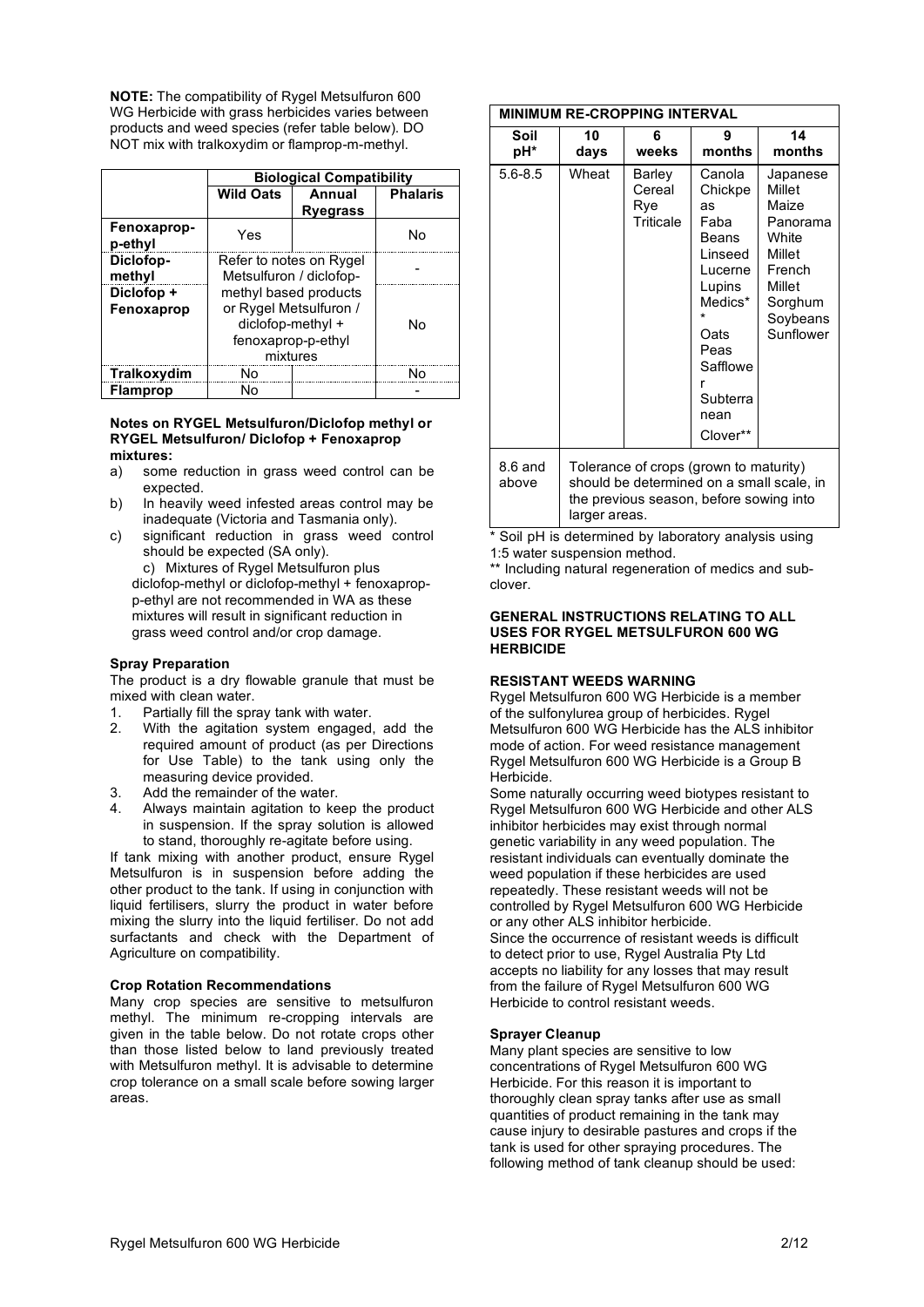- 1. Drain tank and flush tank, boom, and hoses for at least 10 minutes.
- 2. Fill the tank with clean water and add 300mL of household bleach (containing 4% chlorine) per 100L water. Flush through the hoses and boom, allow to stand for 15 minutes with agitation system engaged, then drain.
- 3. Repeat Step 2.
- 4. Nozzles and screens should be removed and cleaned separately.
- 5. Remove traces of chlorine bleach by rinsing the tank thoroughly with clean water and flushing hoses and boom.

WARNING: DO NOT use chlorine bleach with ammonia. It is important that liquid fertilisers containing ammonia be rinsed from the application equipment before adding a chlorine bleach solution. If traces of ammonia are present it may react with the chlorine bleach releasing a gas with a musty chlorine odour, which may cause eye, nose, throat and lung irritation. DO NOT clean equipment in an enclosed area.

# **PROTECTION OF WILDLIFE, FISH, CRUSTACEANS AND ENVIRONMENT**

Do not contaminate streams, rivers or waterways with the chemical or used containers. DO NOT apply to weeds growing in or over water. DO NOT spray across open bodies of water.

# **PROTECTION OF LIVESTOCK**

There is a nil withholding period for this product and stock may continue to graze where the product has been used in pasture situations. It is recommended that stock are removed from the pasture for about 3 days to ensure product efficacy. Certain plants such as bracken are naturally toxic to stock. When toxic plants are present, it is recommended that grazing be delayed until complete browning of treated plants has occurred.

## **PROTECTION OF CROPS, NATIVE AND OTHER NON-TARGET PLANTS**

Do not apply or drain or flush equipment on or near desirable trees or other plants or on areas where their roots may extend or in locations where the chemical may be washed or moved into contact with their roots.

Do not apply under weather conditions, or from spraying equipment, that may cause drift onto nearby susceptible plants/crops, cropping lands or pastures.

## **STORAGE AND DISPOSAL**

Keep out of reach of children.

DO NOT store the prepared spray for more than 2 days.

DO NOT store tank mixes with other products. Store in the closed original container in a cool, well ventilated area. Do not store for prolonged periods in direct sunlight.

Triple or preferably pressure rinse containers before disposal. Add rinsings to spray tank. Do not dispose of undiluted chemicals on site. If recycling, replace cap and return clean containers to recycler or designated collection point.

If not recycling, break, crush or puncture and bury empty containers in a local authority landfill. If no

landfill is available, bury the containers below 500mm in a disposal pit specifically marked and set up for this purpose clear of waterways, desirable vegetation and tree roots. Empty containers and product should not be burnt.

## **SAFETY DIRECTIONS**

May irritate the eyes and skin. Avoid contact with eyes and skin. Do not inhale dust or spray mist. After use and before eating, drinking or smoking, wash hands, arms and face thoroughly with soap and water.

# **FIRST AID**

If poisoning occurs, contact a doctor or Poisons Information Centre (Tel: 13 11 26).

# **MATERIAL SAFETY DATA SHEET**

Additional information is listed in the Material Safety Data Sheet which is available from the supplier.

# **CONDITIONS OF SALE**

The use of Rygel Metsulfuron 600 WG Herbicide being beyond the control of the manufacturer, no warranty expressed or implied is given by Rygel Australia Pty Ltd regarding its suitability, fitness or efficiency for any purpose for which it is used by the buyer, whether in accordance with the directions or not and Rygel Australia Pty Ltd accepts with no responsibility for any consequences whatsoever resulting from the use of this product.

## **In an Emergency Dial 000 Police or Fire Brigade**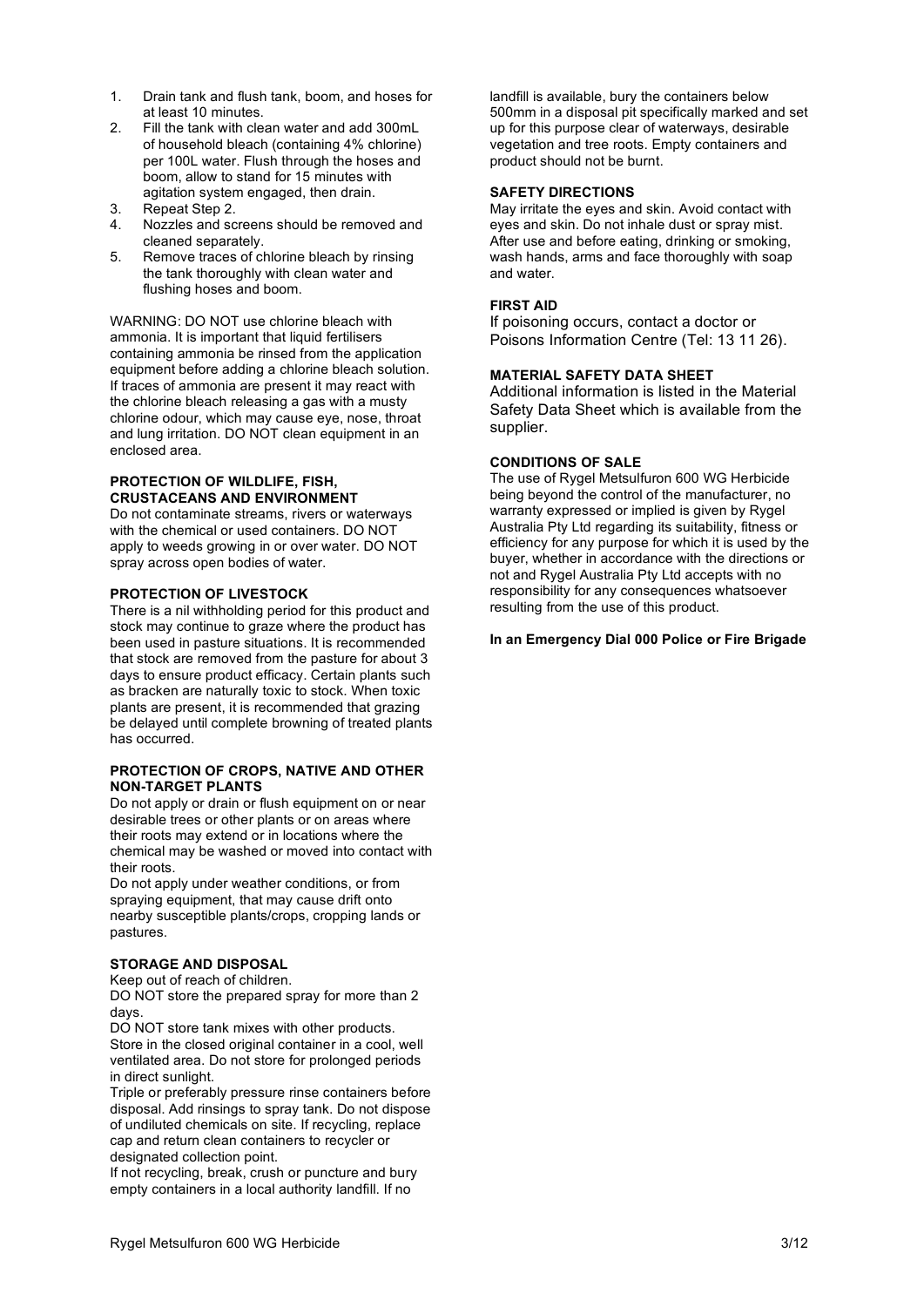# **CROP ROTATION GUIDELINES PRE-EMERGENT APPLICATION**

**Where the product is applied at the rate of 30-35g/ha:**

Unless otherwise specified (see table below), wheat, barley, oats, triticale and cereal rye can be planted the following season without restrictions.

For other specified crops Rygel Metsulfuron 600 WG Herbicide treated area may be replanted after the interval indicated in the table below. These recommendations are made on the assumption that Rygel Metsulfuron 600 WG Herbicide is applied to a wheat crop that reaches maturity in the season of application.

| Soil pH<br>$(1:5$ Soil:<br>Water<br><b>Suspension</b><br>Method) | <b>State</b>                  | <b>Replanting</b><br>Interval | <b>Minimum</b><br>Rainfall<br><b>Requirements</b><br>between<br>application and<br>sowing the<br>following crop | Crop                                                                                                                                              |
|------------------------------------------------------------------|-------------------------------|-------------------------------|-----------------------------------------------------------------------------------------------------------------|---------------------------------------------------------------------------------------------------------------------------------------------------|
| 6.5 or less                                                      | WA, SA, NSW,<br>Vic, Qld only | 12 months                     | 300mm                                                                                                           | Field Peas, Linseed, Lucerne, Lupins,<br>Medics**, Subterranean Clover**, Faba<br>Beans, Chickpeas and Canola.                                    |
|                                                                  | NSW, Qld only                 | 15 months                     | 700mm                                                                                                           | Sorghum, Maize, Soybean, Cotton, Cowpea<br>and Mung Bean.                                                                                         |
|                                                                  |                               | 18 months                     | 900mm                                                                                                           | Sunflowers.                                                                                                                                       |
| 6.6 to 7.5                                                       | NSW, Qld only                 | 12 months                     | 500mm                                                                                                           | Chickpeas and Canola                                                                                                                              |
|                                                                  |                               | 15 months                     | 700mm                                                                                                           | Sorghum, Maize, Soybean, Cotton, Cowpea<br>and Mung Bean.                                                                                         |
|                                                                  |                               | 18 months                     | 900mm                                                                                                           | Sunflowers.                                                                                                                                       |
|                                                                  | WA, SA, Vic<br>only           | 22 months                     | 500mm                                                                                                           | Field Peas, Linseed, Lucerne, Lupins,<br>Medics**, Subterranean Clover**, Faba<br>Beans, Chickpeas, Canola, Sorghum, Maize,<br>Soybean and Cotton |
| 7.6 and 8.5                                                      | Vic, SA only                  | 12 Months                     | 250mm                                                                                                           | Barley, Oats, Cereal Rye for grain crops.                                                                                                         |
|                                                                  |                               |                               | 300 mm                                                                                                          | Barley, Oats, Cereal Rye for hay crops.                                                                                                           |
|                                                                  | NSW, Qld only                 | 12 months                     | 500mm                                                                                                           | Chickpeas and Canola.                                                                                                                             |
|                                                                  |                               | 18 months                     | 700 mm                                                                                                          | Sorghum, Maize, Soybean, Cotton, Cowpea<br>and Mung Bean.                                                                                         |
|                                                                  | WA, SA, Vic<br>only           | 24 months                     | 700mm                                                                                                           | Field Peas, Linseed, Lucerne, Lupins,<br>Medics**, Subterranean Clover**, Faba<br>Beans, Chickpeas, Canola, Sorghum, Maize,<br>Soybean and Cotton |
| <b>8.6 and</b><br>above                                          | Vic, SA only                  | 12 months                     | 250 mm                                                                                                          | Barley, Oats, Cereal Rye for grain crops.                                                                                                         |
|                                                                  |                               |                               | 300 mm                                                                                                          | Barley, Oats, Cereal Rye for hay crops.                                                                                                           |
|                                                                  | WA, SA, NSW,<br>Vic, Qld only | 24 months                     | 700 mm                                                                                                          | Field Peas, Linseed, Lucerne, Lupins,<br>Medics**, Subterranean Clover**, Faba<br>Beans, Chickpeas, Canola, Sorghum, Maize,<br>Soybean and Cotton |

\*\* Includes natural regeneration of subterranean clover and medics.

For all other crops a replanting interval of 24 months has to be observed.

## **Where the product is applied at 10-15g/ha plus 830mL of 480g/L trifluralin:**

Where the pH is less than 7.5 the following crops can be replanted from 9 months after application providing 300mm of rainfall has been recorded; field peas, canola, chickpeas, medics, clover, lucerne, safflower, lupins, cereal rye, barley, oats, wheat, Triticale. Where rainfall is less than 300mm for this period further advice should be sought from Rygel.

Where the pH is above 7.5 the following crops can be replanted 9 months after application of Rygel Metsulfuron – cereal rye, wheat, oats, barley, triticale.

Where the pH is above 7.5 the following crops can be replanted 12 months after application of Rygel Metsulfuron providing 350mm of rainfall has been recorded; field peas, canola, chickpeas, medics, clover, lucerne, safflower, lupins. Where less than 350mm of rain has fallen between application and sowing the crop, further advice should be sought from a Rygel representative.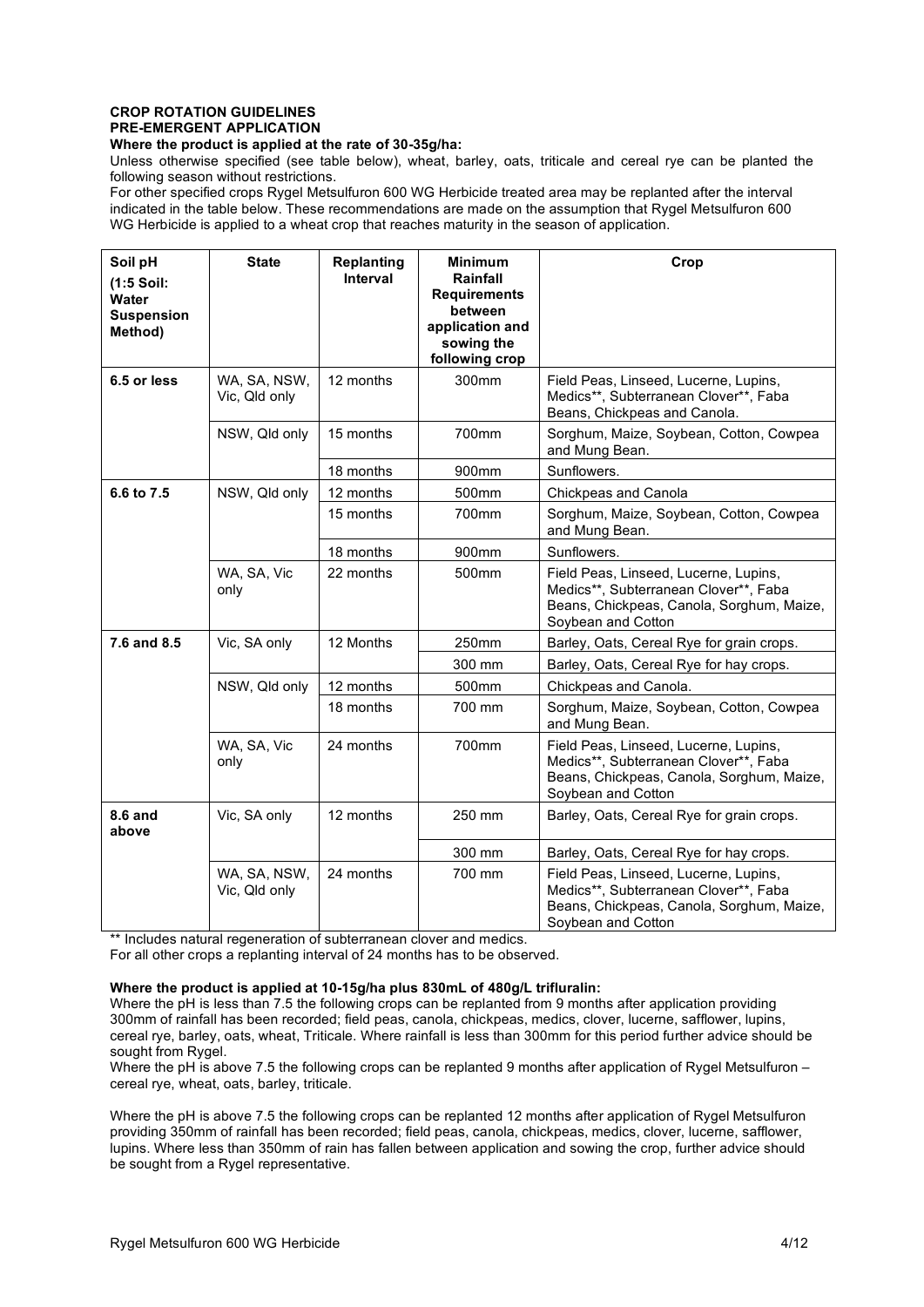## **CROP ROTATION GUIDELINES POST-EMERGENT APPLICATION**

| Soil pH<br>$(1:5$ Soil:<br>Water<br>Suspension<br>Method) | <b>State</b>             | Re-planting<br>Interval | Crop                                                                                                                                 |
|-----------------------------------------------------------|--------------------------|-------------------------|--------------------------------------------------------------------------------------------------------------------------------------|
| 6.5 or less                                               | WA, SA, NSW,<br>Vic only | 7 months                | Field Peas, Linseed, Lucerne, Lupins, Medics**, Subterranean<br>Clover**, Faba Beans, Chickpeas and Canola.                          |
|                                                           |                          | 14 months               | Sorghum, Maize, Soybean and Cotton,                                                                                                  |
| 6.6 to 8.0                                                | WA, SA, NSW,<br>Vic only | 20 months               | Chickpeas, canola, sorghum, maize, soybean, cotton, field<br>peas, linseed, lucerne, medics**, subterranean clover**, faba<br>beans. |

\*\* Includes natural regeneration of Subterranean Clover and Medics.

For all other crops a replanting interval of 24 months has to be observed.

These recommendations are made on the assumption that Rygel Metsulfuron 600 WG Herbicide is applied to a wheat crop that reaches maturity in the season of application.

Where Rygel Metsulfuron 600 WG Herbicide is used on soil types with pH greater than 8 (1:5 soil: water suspension method), further advice should be sought from Rygel regarding crop rotation guidelines, except for barley, cereal rye, oats, triticale and wheat.

#### **CROP ROTATION GUIDELINES (tank mixture of Rygel Metsulfuron 600 WG Herbicide and terbutryn)** The following crops can be planted after an application of Rygel Metsulfuron and terbutryn.

In areas where pH is less than 7.5 -

**9 months** after an application: barley, cereal rye, chickpeas, faba beans, field peas, lupins, medics, oats, canola, safflower, subclover, Triticale, wheat.

In areas where pH is greater than 7.5 -

**9 months** after an application: barley, cereal rye, oats, Triticale, wheat.

**14 months** after an application: cotton, maize, sorghum, soybeans, and sunflowers. Where residual herbicides are applied following an application, the crop rotational guidelines for these products must be followed. **22 months** after an application: chickpeas, faba beans, field peas, lupins, medics, canola, safflower, and subclover.

For all other crops, advice should be sought from Rygel Australia Pty Ltd.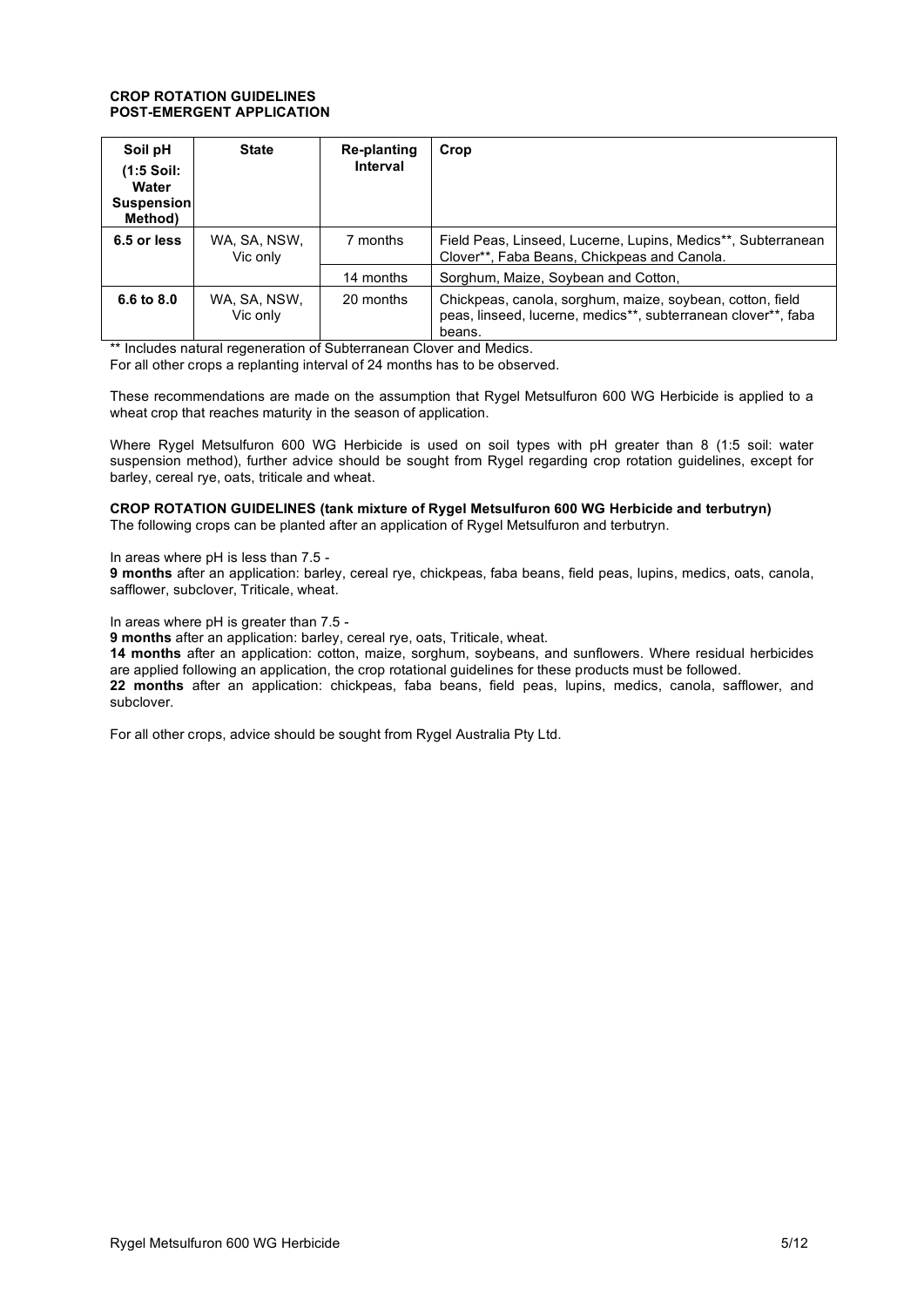# **DIRECTIONS FOR USE – BRUSH APPLICATIONS (All States)**

# **RESTRAINTS:**

**DO NOT** spray if rainfall is expected within 4 hours.

**DO NOT** store the prepared spray for more than 2 days.

**DO NOT** store tank mixes with other products.

**DO NOT** apply to pastures based on *Paspalum notatum* or *Setaria spp.* as their vegetative growth will be reduced.

**DO NOT** treat newly sown pastures as severe damage may occur.

**DO NOT** use on pasture seed crops.

|                                                                                         |                                                                                                                                                                                                       | Rate*                                              |                                 |                                             | <b>Critical Comments</b>                                                                                                                                                                                                               |
|-----------------------------------------------------------------------------------------|-------------------------------------------------------------------------------------------------------------------------------------------------------------------------------------------------------|----------------------------------------------------|---------------------------------|---------------------------------------------|----------------------------------------------------------------------------------------------------------------------------------------------------------------------------------------------------------------------------------------|
| <b>Situation</b>                                                                        | <b>Weeds Controlled</b>                                                                                                                                                                               | Handgun<br>(g/100L)                                | Ground<br><b>Boom</b><br>(g/ha) | <b>Gas Gun</b><br>(g/L)                     | FOR ALL WEEDS: Apply when<br>target weed is in active growth and<br>not under stress from<br>waterlogging, drought etc                                                                                                                 |
| Native<br>Pastures **,<br>Rights of<br>Way,                                             | Alligator Weed<br>(Alternanthera<br>philoxeroides)                                                                                                                                                    | 10                                                 | 80                              |                                             | Do not apply in aquatic situations.<br>For complete control, follow-up<br>applications are necessary for at<br>least the next two seasons.                                                                                             |
| Commercial<br>and Industrial<br>Areas                                                   | Apple Box<br>(Angophora<br>floribunda),<br>Messmate<br>Stringybark (E.<br>obliqua),<br>Narrowleaf<br>Peppermint (E.<br>radiata), Blakely's<br>Red Gum (E.<br>blakelyi), Yellow<br>box (E. melliodora) | $10 +$<br>Rygel<br>Organowe<br>tt (200mL/<br>100L) |                                 | $1 + Rygel$<br>Organowe<br>tt (10mL/<br>5L) | Apply to plants up to 4m high. Ensure<br>thorough coverage. Avoid spraying<br>when plants are stressed. Results<br>cannot be guaranteed where suckers<br>originate from large lignotubers.                                             |
|                                                                                         | Australian<br><b>Blackthorn</b><br>(Bursaria spinosa)                                                                                                                                                 | 10                                                 |                                 | $1 + Rygel$<br>Organowe<br>tt (10mL/<br>5L) | Handgun - apply to ensure thorough<br>coverage but not to cause run-off.                                                                                                                                                               |
|                                                                                         | <b>Bellyache Bush</b><br>(Jatropha<br>gossypifolia)                                                                                                                                                   | $10 +$<br>Rygel<br>Organowe<br>tt (200mL<br>/100L) |                                 |                                             |                                                                                                                                                                                                                                        |
| Native<br>Pastures **,<br>Rights of<br>Way,<br>Commercial<br>and<br>Industrial<br>Areas | <b>Blackberry (Rubus</b><br>$spp.$ )                                                                                                                                                                  | $10 + a$<br>mineral<br>crop oil<br>(1L/100L)       |                                 | $1 + Rygel$<br>Organowe<br>tt (10mL/<br>5L) | Spray to thoroughly wet all foliage<br>and canes.<br>Ensure peripheral runners are<br>sprayed.<br>Tas: Apply after petal fall. Do not<br>apply to bushes bearing mature fruit.<br>Vic: Apply between December and<br>April             |
|                                                                                         | Bitou Bush/<br><b>Boneseed</b><br>(Chrysanthemoide<br>s monilifera)                                                                                                                                   | 10                                                 |                                 |                                             | Minimise contact with desirable<br>plants. Apply to point of run-off.                                                                                                                                                                  |
|                                                                                         | <b>Bridal Creeper</b><br>(Myrsiphyllum<br>asparagoides)                                                                                                                                               | 5                                                  |                                 |                                             | Apply from mid-June to late August.<br>To achieve complete control follow-<br>up applications over at least 2<br>seasons are required. To minimise<br>damage to native vegetation, water<br>volumes of 500-800L/ha are<br>recommended. |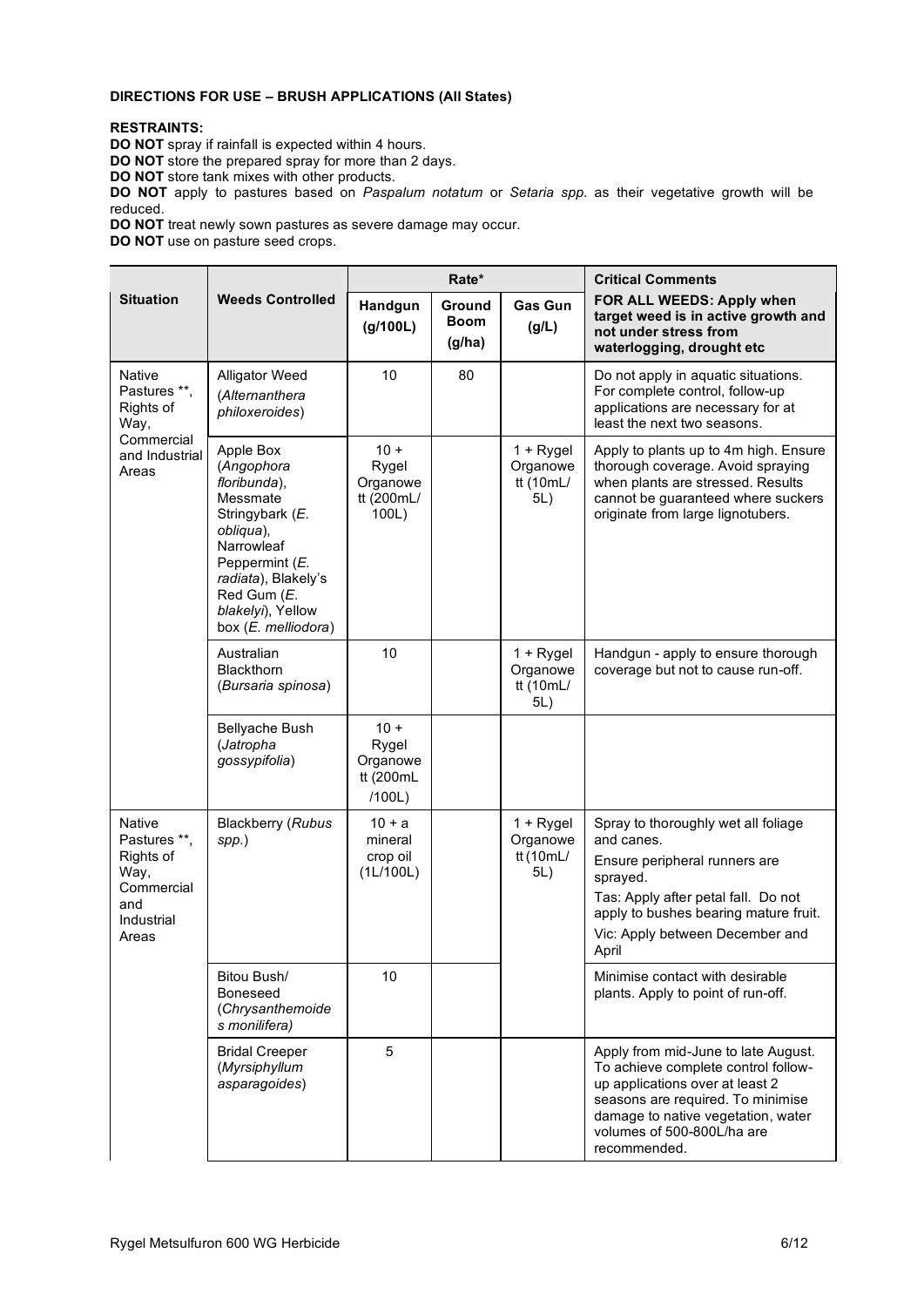|                                                                                                |                                                             | Rate*               |                                                       |                         | <b>Critical Comments</b>                                                                                                                                                                                                                                                           |
|------------------------------------------------------------------------------------------------|-------------------------------------------------------------|---------------------|-------------------------------------------------------|-------------------------|------------------------------------------------------------------------------------------------------------------------------------------------------------------------------------------------------------------------------------------------------------------------------------|
| <b>Situation</b>                                                                               | <b>Weeds Controlled</b>                                     | Handgun<br>(g/100L) | Ground<br><b>Boom</b><br>(g/ha)                       | <b>Gas Gun</b><br>(g/L) | FOR ALL WEEDS: Apply when<br>target weed is in active growth and<br>not under stress from<br>waterlogging, drought etc                                                                                                                                                             |
|                                                                                                | Common Bracken<br>(Pteridium<br>esculentum)                 | 10                  | 60                                                    |                         | Apply after 75% of fronds are fully<br>expanded. Spray to thoroughly wet<br>all foliage but not to cause run-off.<br>For boom application adjust boom<br>height to ensure complete spray<br>overlap.                                                                               |
|                                                                                                | Crofton Weed<br>(Eupatorium<br>adenophorum)                 | 15                  |                                                       |                         | Spray to thoroughly wet all foliage<br>but not to cause run-off. When<br>bushes are in thickets ensure good<br>spray penetration. Apply up to early<br>flowering. Best results are obtained<br>on younger plants. Should regrowth<br>occur, re-treat in the next growth<br>period. |
|                                                                                                | Darling Pea<br>(Swainsona spp.)                             |                     | 10                                                    |                         | Spray during spring.                                                                                                                                                                                                                                                               |
|                                                                                                | Fennel<br>(Foeniculum<br>vulgare)                           | 10                  |                                                       |                         |                                                                                                                                                                                                                                                                                    |
|                                                                                                | Golden Dodder<br>(Cuscuta australis)                        | $\mathbf{1}$        |                                                       |                         | Apply as a spot spray to point of run-<br>off at pre- flowering. Ensure correct<br>coverage of infested area.                                                                                                                                                                      |
| <b>Native</b><br>Pastures **,<br>Rights of<br>Way,<br>Commercial<br>and<br>Industrial<br>Areas | <b>Great Mullein</b><br>(Verbascum<br>thapsus)              |                     | $20 +$<br>Rygel<br>Organo<br>wett<br>(200mL<br>/100L) |                         | Apply to rosettes during stem<br>elongation during spring when soil<br>moisture is good. Regrowth may<br>occur if plants are treated when<br>growing conditions are not good.                                                                                                      |
|                                                                                                | Harrisia Cactus<br>(Eriocereus spp.)                        | 20                  |                                                       |                         | Spray to thoroughly wet using water<br>volumes of 1,000 --1,500 litres per<br>hectare. A follow-up treatment may<br>be necessary.                                                                                                                                                  |
|                                                                                                | Hawthorn<br>(Crataegus spp)                                 | 10                  |                                                       |                         | Spray to thoroughly wet all foliage<br>but not to cause run-off.                                                                                                                                                                                                                   |
|                                                                                                | Inkweed<br>(Phytolacca<br>octandra)                         | 5                   |                                                       |                         |                                                                                                                                                                                                                                                                                    |
|                                                                                                | Japanese<br>Sunflower (Tithonia<br>diversifolia)            | 10                  |                                                       |                         |                                                                                                                                                                                                                                                                                    |
|                                                                                                | Kangaroo Thorn<br>(Acacia paradoxa)                         | 10                  |                                                       |                         | Do not apply to bushes greater than<br>2.5m high.                                                                                                                                                                                                                                  |
|                                                                                                | Mistflower/<br>Creeping Crofton<br>(Eupatorium<br>riparium) | 5                   |                                                       |                         | Spray to thoroughly wet all foliage<br>but not to cause run-off. Apply up to<br>early flowering.                                                                                                                                                                                   |
|                                                                                                | Noogoora burr<br>(Xanthium<br>pungens)                      | 7.5                 |                                                       |                         | Plants sprayed under moisture stress<br>will not be controlled.                                                                                                                                                                                                                    |
|                                                                                                | Parthenium Weed                                             | 5                   | $\overline{7}$                                        |                         | Handgun - Spray to thoroughly wet                                                                                                                                                                                                                                                  |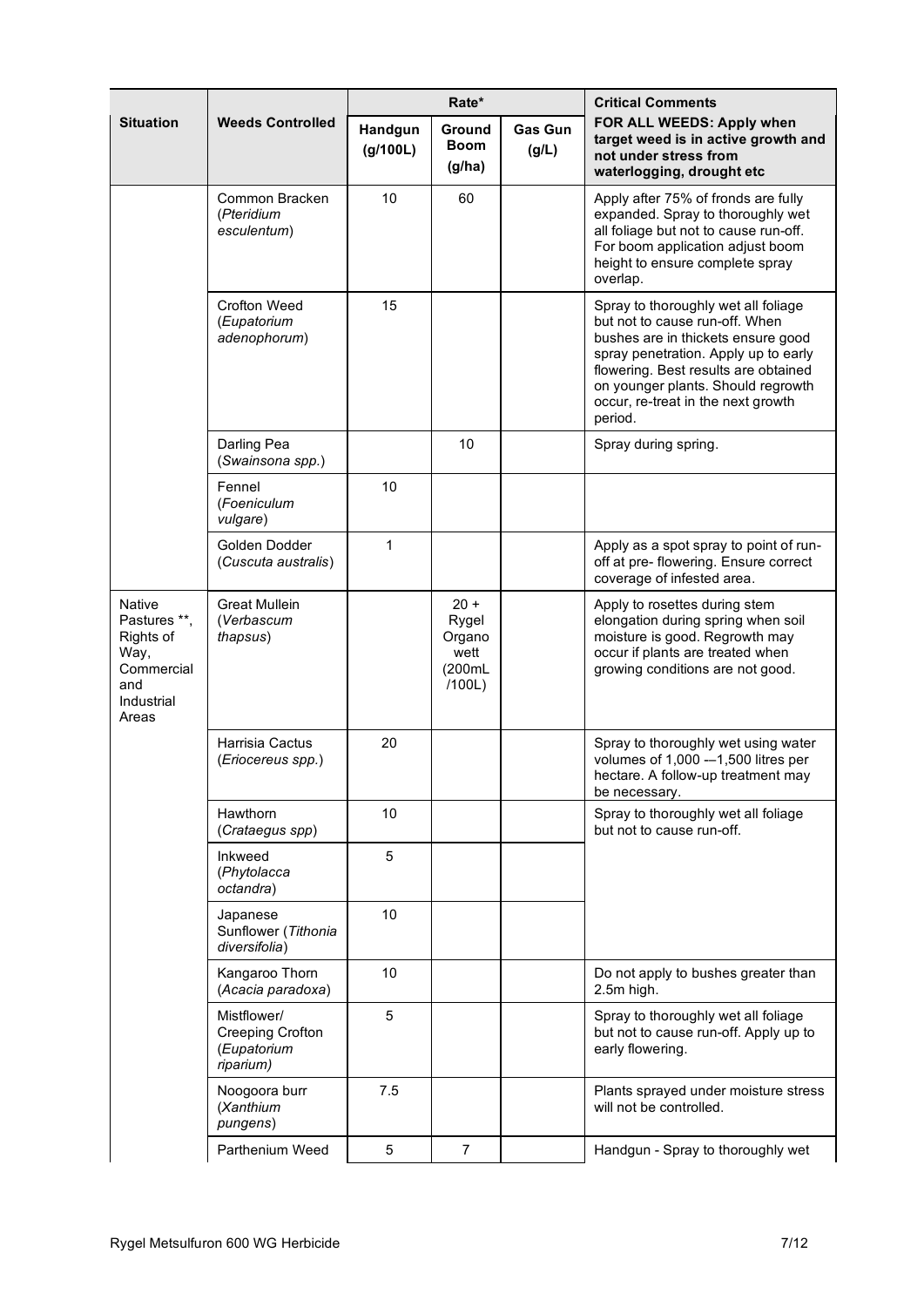|                                                                                                |                                                                 | Rate*               |                                 |                                                 | <b>Critical Comments</b>                                                                                                                                                                                                                                                                                    |
|------------------------------------------------------------------------------------------------|-----------------------------------------------------------------|---------------------|---------------------------------|-------------------------------------------------|-------------------------------------------------------------------------------------------------------------------------------------------------------------------------------------------------------------------------------------------------------------------------------------------------------------|
| <b>Situation</b>                                                                               | <b>Weeds Controlled</b>                                         | Handgun<br>(g/100L) | Ground<br><b>Boom</b><br>(g/ha) | <b>Gas Gun</b><br>(g/L)                         | FOR ALL WEEDS: Apply when<br>target weed is in active growth and<br>not under stress from<br>waterlogging, drought etc                                                                                                                                                                                      |
|                                                                                                | (Parthenium<br>hysterophorus)                                   | 5                   |                                 |                                                 | all foliage but not to cause run-off.<br>Boom - For pastures only - Apply up<br>to the rosette stage ensuring<br>thorough spray coverage. Adjust<br>boom height to ensure thorough<br>spray overlap.                                                                                                        |
|                                                                                                | Paterson's Curse/<br>Salvation Jane<br>(Echium<br>plantagineum) | 5                   | 15                              |                                                 | Handgun - Spray to thoroughly wet<br>all foliage but not to cause run-off.<br>Boom - Adjust boom height to ensure<br>correct overlap.<br>WA only: Apply up to early flowering<br>i.e. August - September.                                                                                                   |
| <b>Native</b><br>Pastures **,<br>Rights of<br>Way,<br>Commercial<br>and<br>Industrial<br>Areas | Privet (Ligustrum<br>$spp.$ )                                   | 10                  |                                 | $1 + Rygel$<br>Organo-<br>wett<br>(10mL)<br>5L) | Do not apply to bushes more than 3<br>m tall. Ensure complete spray<br>coverage. Complete foliar spray<br>coverage is essential for control;<br>partial spray coverage will result in<br>recovery.                                                                                                          |
|                                                                                                | Ragwort (Senecio<br>jacobaea)                                   | 5                   | 15                              |                                                 | Apply to plants at the rosette to<br>cabbage stage.                                                                                                                                                                                                                                                         |
|                                                                                                | Rubber vine<br>(Cryptostegia<br>grandiflora)                    | 15                  |                                 |                                                 | Do not apply to bushes more than 3<br>m tall. Apply October to April,<br>ensuring thorough spray coverage of<br>all foliage and leaders. Incomplete<br>coverage will result in re-growth. DO<br>NOT treat plants infected with rust.                                                                        |
|                                                                                                | Smartweed<br>(Polygonum spp.)                                   | 10                  | 10                              |                                                 |                                                                                                                                                                                                                                                                                                             |
|                                                                                                | Sweet Briar (Rosa<br>rubiginosa)                                | 10                  |                                 | $1 + Rygel$<br>Organo-<br>wett<br>(10mL)<br>5L) | Do not apply when bushes are<br>stressed, when leaf fall has<br>commenced or after the end of<br>February.<br>Handgun - Spray to thoroughly wet<br>all foliage but not to cause run-off.<br>Vic only - Gasgun: Do not apply to<br>bushes more than 2 m tall. Apply with<br>shots of 25mL of dilute product. |
|                                                                                                | Wait-A-While<br>(Cesalpinia<br>decapelata)                      | 10                  |                                 |                                                 |                                                                                                                                                                                                                                                                                                             |
|                                                                                                | Wild Turnip<br>(Brassica<br>tournefortii)                       | 5                   |                                 |                                                 |                                                                                                                                                                                                                                                                                                             |

# **WITHHOLDING PERIOD – NOT REQUIRED WHEN USED AS DIRECTED**

\* Always add a surfactant/wetting agent

\*\* Legumes in the pasture will be damaged

#### **AERIAL APPLICATION BY HELICOPTER RESTRAINTS:**

DO NOT apply if rainfall is expected within 2 hours of spraying.

DO NOT store tank mixes with other products.

DO NOT store the prepared spray for more than 2 days.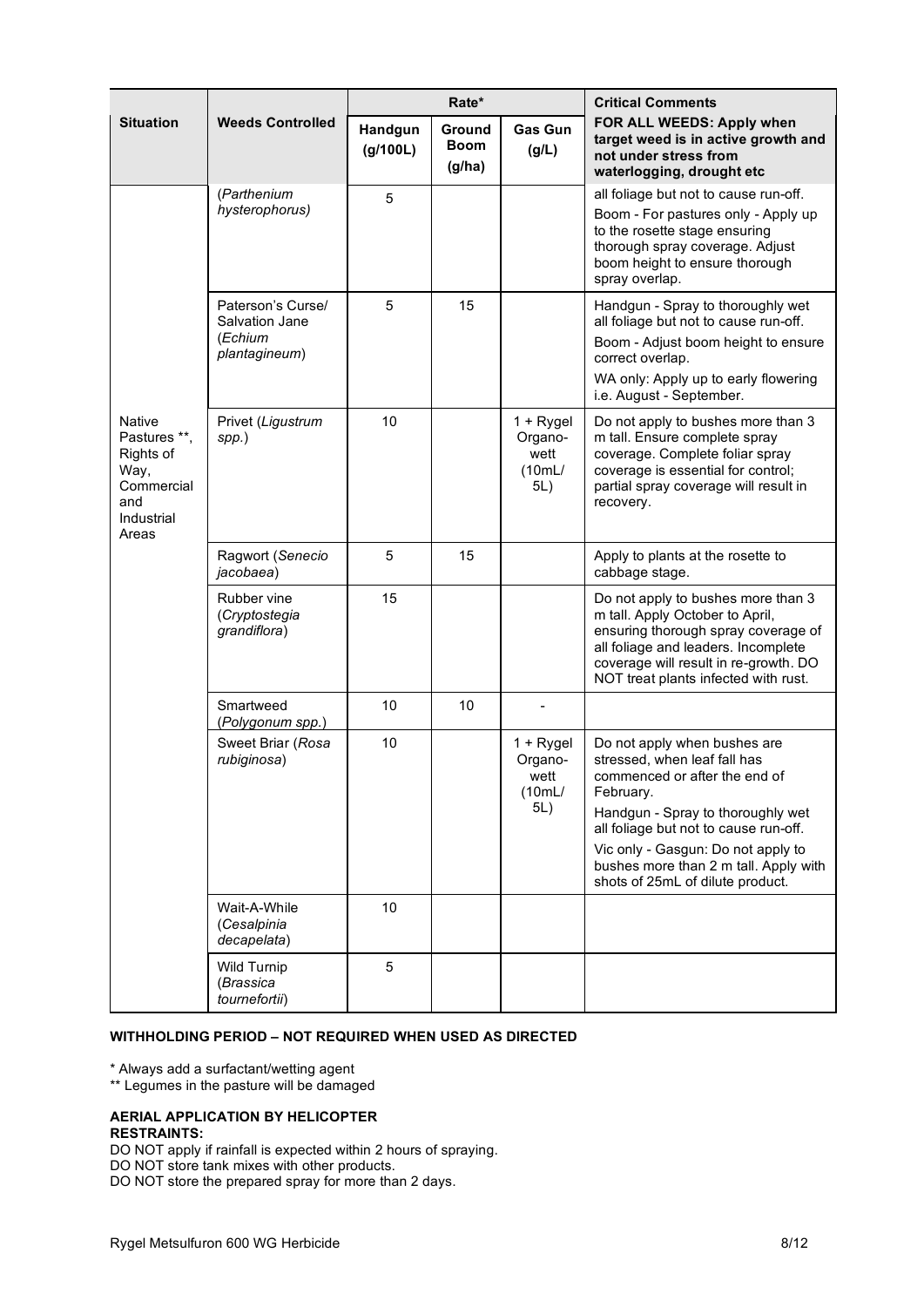| <b>Situation</b>                                                        | <b>Weeds Controlled</b>    | <b>States</b>            | Rate *<br>(g/ha) | <b>Critical Comments</b><br>FOR ALL WEEDS: Apply when weeds are<br>actively growing and not stressed by<br>conditions such as waterlogging, moisture<br>etc.                                                                                           |
|-------------------------------------------------------------------------|----------------------------|--------------------------|------------------|--------------------------------------------------------------------------------------------------------------------------------------------------------------------------------------------------------------------------------------------------------|
| Pastures **.<br>Rights of Way,<br>Commercial<br>and Industrial<br>Areas | Blackberry (Rubus<br>spp.) | NSW,<br>Tas, Vic<br>only | 160<br>g/ha      | Ensure all foliage is thoroughly covered<br>including peripheral runners. Use at least 100L<br>of prepared spray per hectare.<br>Tas: Apply after petal fall. Do not apply to<br>bushes bearing mature fruit.<br>Vic: Apply between December and April |
| Flood plains                                                            | Mimosa pigra               | NT only                  | 50 or<br>60      | Use the higher rate when air temperature<br>exceeds 35 <sup>°</sup> C. Apply in at least 60L/ha of clean<br>water. Use D6 or D8 nozzles with 45 swirl plates<br>pressurised to 210 kPa to give large droplet size.<br>Add a non-ionic surfactant.      |

\* Always add a surfactant/wetting agent

\*\* Legumes in the pasture will be damaged

# **WITHHOLDING PERIOD – NOT REQUIRED WHEN USED AS DIRECTED**

## **RYGEL METSULFURON 600 WG HERBICIDE + GLPHOSATE 360 TANK MIX (always refer to First Aid, Safety Direction, Resistant Weeds Warning and any other restrictions for Glyphosate 360)**

## **RESTRAINTS: FOR ALL STATES**

DO NOT apply if rainfall is expected within 6 hours of spraying.

DO NOT store tank mixes with other products.

DO NOT store the prepared spray for more than 2 days.

DO NOT apply to plants wet with dew or rain or if droplets run-off when plants are disturbed.

Results may be slow to appear and may not be visible for 3-6 weeks. Full brownout may take 3-6 months.

| <b>Situation</b>                                                                                                                                                                                                                             | Weeds<br><b>Controlled</b>                                                                                | Rate<br>Always add Rygel<br><b>Organowett Penetrant</b>                                         |                                                          | <b>Critical Comments</b><br>For All Weeds: Apply when target weed is in<br>active growth and not under stress from water<br>logging, drought etc. |
|----------------------------------------------------------------------------------------------------------------------------------------------------------------------------------------------------------------------------------------------|-----------------------------------------------------------------------------------------------------------|-------------------------------------------------------------------------------------------------|----------------------------------------------------------|---------------------------------------------------------------------------------------------------------------------------------------------------|
|                                                                                                                                                                                                                                              |                                                                                                           | Ground<br>Boom or<br><b>Helicopter</b>                                                          | Handgun<br>o۳<br>Knapsack                                |                                                                                                                                                   |
| <b>Native Pastures</b><br>**, Rights of<br>Way,                                                                                                                                                                                              | $60q + 8L$<br>Blackberry<br>3g + 400mL<br>glyphosate<br>(Rubus spp)<br>glyphosate<br>(360g/L)<br>(360g/L) | Apply from flowering and before leaf yellowing.<br>Do not apply to bushes bearing mature fruit. |                                                          |                                                                                                                                                   |
| Commercial and<br><b>Bracken</b><br>Industrial Areas.<br>(Pteridium<br>Domestic and<br>esculentum)<br><b>Public Service</b><br>Gorse<br>Areas<br>europaeus)<br>I antana<br>(Lantana<br>camara)<br>St Johns Wort<br>(Hypericum<br>perforatum) |                                                                                                           | $30g + 4L$<br>glyphosate<br>(360g/L)                                                            | per 100L<br>water                                        | Apply when fronds are fully expanded but<br>before first frosts. Refer to boom spraying<br>section if applying by boom spray.                     |
|                                                                                                                                                                                                                                              | (Ulex                                                                                                     |                                                                                                 |                                                          | Do not apply in spring. Apply to actively<br>growing plants.                                                                                      |
|                                                                                                                                                                                                                                              |                                                                                                           |                                                                                                 |                                                          | Apply to actively growing plants, which are not<br>drought stressed.                                                                              |
|                                                                                                                                                                                                                                              |                                                                                                           |                                                                                                 | Apply in Spring to Summer to actively growing<br>plants. |                                                                                                                                                   |
|                                                                                                                                                                                                                                              | Sweet<br>Briar<br>(Rosa<br>rubiginosa)                                                                    |                                                                                                 |                                                          | Apply when plants are in full leaf. Do not apply<br>once leaf fall has commenced.                                                                 |

## **WITHHOLDING PERIOD – NOT REQUIRED WHEN USED AS DIRECTED**

\*\* Legumes in the pasture will be damaged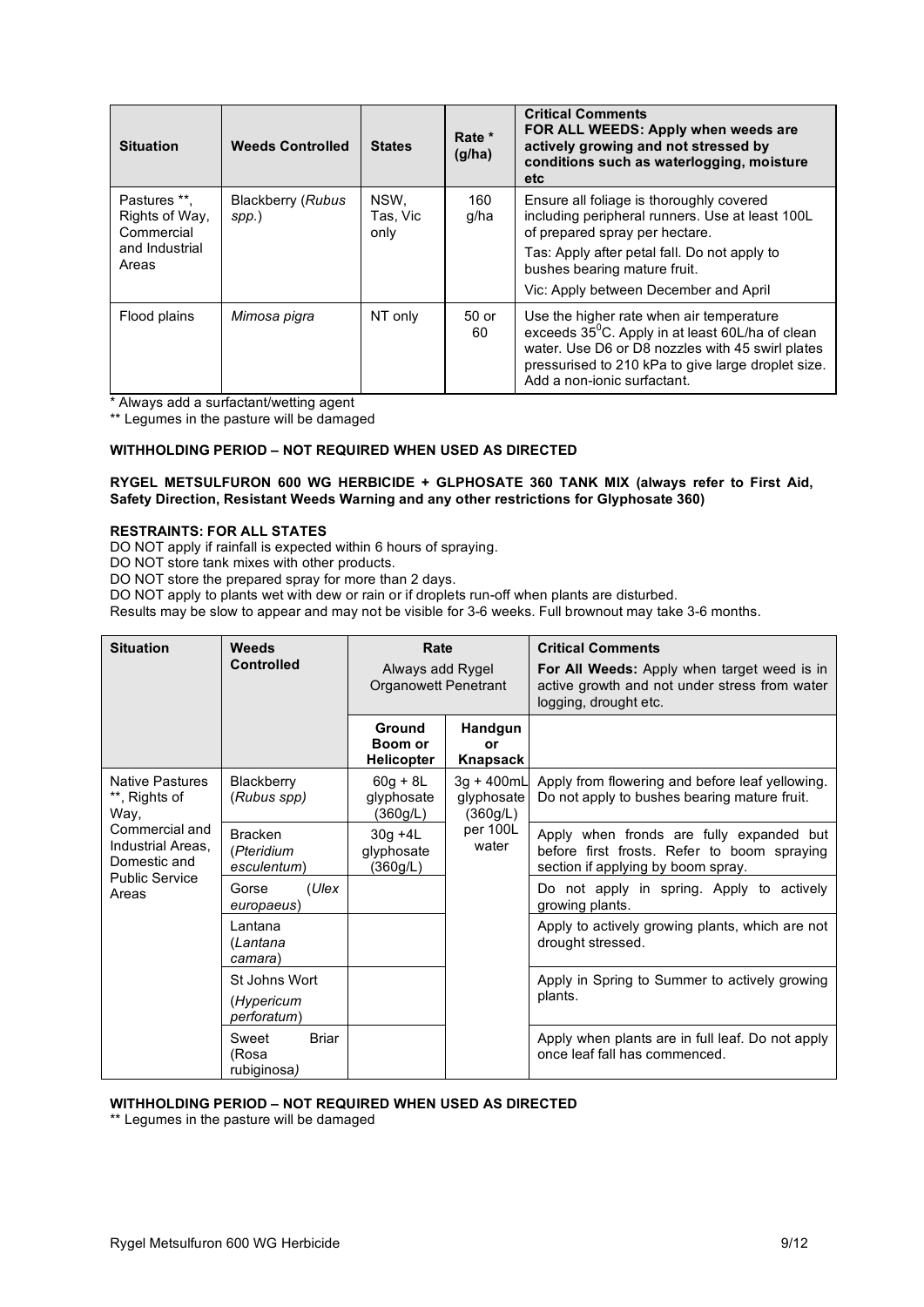# **RYGEL METSULFURON 600 WG HERBICIDE + GLYPHOSATE 360 TANK MIX (CONTINUED) (always refer to First Aid, Safety Direction, Resistant Weeds Warning and any other restrictions for Glyphosate 360)** FOR ALL STATES

**RESTRAINTS:**

DO NOT apply if rainfall is expected within 6 hours of spraying.

DO NOT store tank mixes with other products.

DO NOT store the prepared spray for more than 2 days.

DO NOT apply to plants wet with dew or rain or if droplets run-off when plants are disturbed.

Results may be slow to appear and may not be visible for 3-6 weeks. Full brownout may take 3-6 months.

| <b>Situation</b>                                                                       | Weeds<br><b>Controlled</b>                                                          | <b>States</b>                 | Handgun or<br><b>Knapsack Rate</b><br>per 100 Litres<br>Always add a non-<br>ionic surfactant<br>unless otherwise<br>specified | <b>Critical Comments</b>                                                                                                                                                                                                     |
|----------------------------------------------------------------------------------------|-------------------------------------------------------------------------------------|-------------------------------|--------------------------------------------------------------------------------------------------------------------------------|------------------------------------------------------------------------------------------------------------------------------------------------------------------------------------------------------------------------------|
| <b>Native Pastures</b><br>**, Rights of<br>Way,<br>Commercial and<br>Industrial Areas, | Apple box<br>(Angophora<br>floribunda)                                              | NSW only                      | 10g + 200mL<br>glyphosate<br>$(360g/L) + Rygel$<br>Organowett<br>(200mL/100L)                                                  | Spray plants up to 4m high ensuring<br>thorough coverage. Plants growing<br>from large lignotubers may not be<br>controlled                                                                                                  |
| Domestic and<br><b>Public Service</b><br>Areas                                         | Australian<br>blackthorn<br>(Bursaria<br>spinosa)                                   | NSW,<br>Qld,<br>Vic, Tas only | $10g + 200mL$<br>glyphosate<br>(360g/L)                                                                                        | Spray to point of run off.                                                                                                                                                                                                   |
|                                                                                        | Bitou<br>Bush/<br>Boneseed<br>(Chysanthemoid<br>es monilifera)                      | NSW, Qld,<br>Vic, SA only     |                                                                                                                                | Ensure thorough coverage. Minimise<br>contact with desirable species.                                                                                                                                                        |
|                                                                                        | Blackberry<br>(Rubus spp.)                                                          | <b>All States</b>             |                                                                                                                                | Ensure<br>thorough<br>coverage.<br>Peripheral runners must also be<br>covered to minimise regrowth. Apply<br>between January and April. TAS<br>ONLY: Apply after petal fall. Do not<br>apply to bushes bearing mature fruit. |
|                                                                                        | Messmate<br>Stringybark (E.<br>obliqua)<br>Narrowleaf<br>Peppermint (E.<br>radiata) | NSW only                      | 10g + 200mL<br>glyphosate<br>$(360g/L) + Rygel$<br>Organowett<br>(200mL/100L)                                                  | Spray plants up to 4 m high. Trees<br>growing form large lignotubers may<br>not be controlled.                                                                                                                               |
|                                                                                        | Blakely's Red<br>Gum (E. blakelyi)<br>Yellow box (E.<br>melliodora)                 |                               |                                                                                                                                |                                                                                                                                                                                                                              |
|                                                                                        | Gorse<br>(Ulex<br>europaeus)                                                        | NSW,<br>Vic.<br>Tas, SA only  |                                                                                                                                | thorough<br>Ensure<br>coverage<br>and<br>penetration of spray into the bush.<br>Apply to plants up to 2m tall.                                                                                                               |
|                                                                                        | Hawthorn<br>(Crataegus<br>leavigata)                                                | NSW only                      | 10g + 200mL<br>glyphosate<br>(360g/L)                                                                                          | Spray to point of run off.                                                                                                                                                                                                   |
|                                                                                        | Lantana<br>(Lantana<br>camara)                                                      | NSW,<br>Qld<br>only           |                                                                                                                                | thorough<br>Ensure<br>coverage<br>and<br>penetration of spray into the bush.<br>Apply to plants up to 2m tall.                                                                                                               |
|                                                                                        | Privet (Ligustrum<br>$spp.$ )                                                       | NSW,<br>Qld<br>only           |                                                                                                                                | Apply to bushes up to 3m high.<br>Ensure thorough coverage. If plants<br>are not adequately covered plants<br>may not be controlled.                                                                                         |
|                                                                                        | St Johns ns Wort<br>(Hypericum<br>perforatum)                                       | NSW, Vic,<br>SA, WA only      |                                                                                                                                | Always add a non-ionic surfactant at<br>the rate of 100mL/100L. Spray to wet<br>all foliage, but not to cause run-off.                                                                                                       |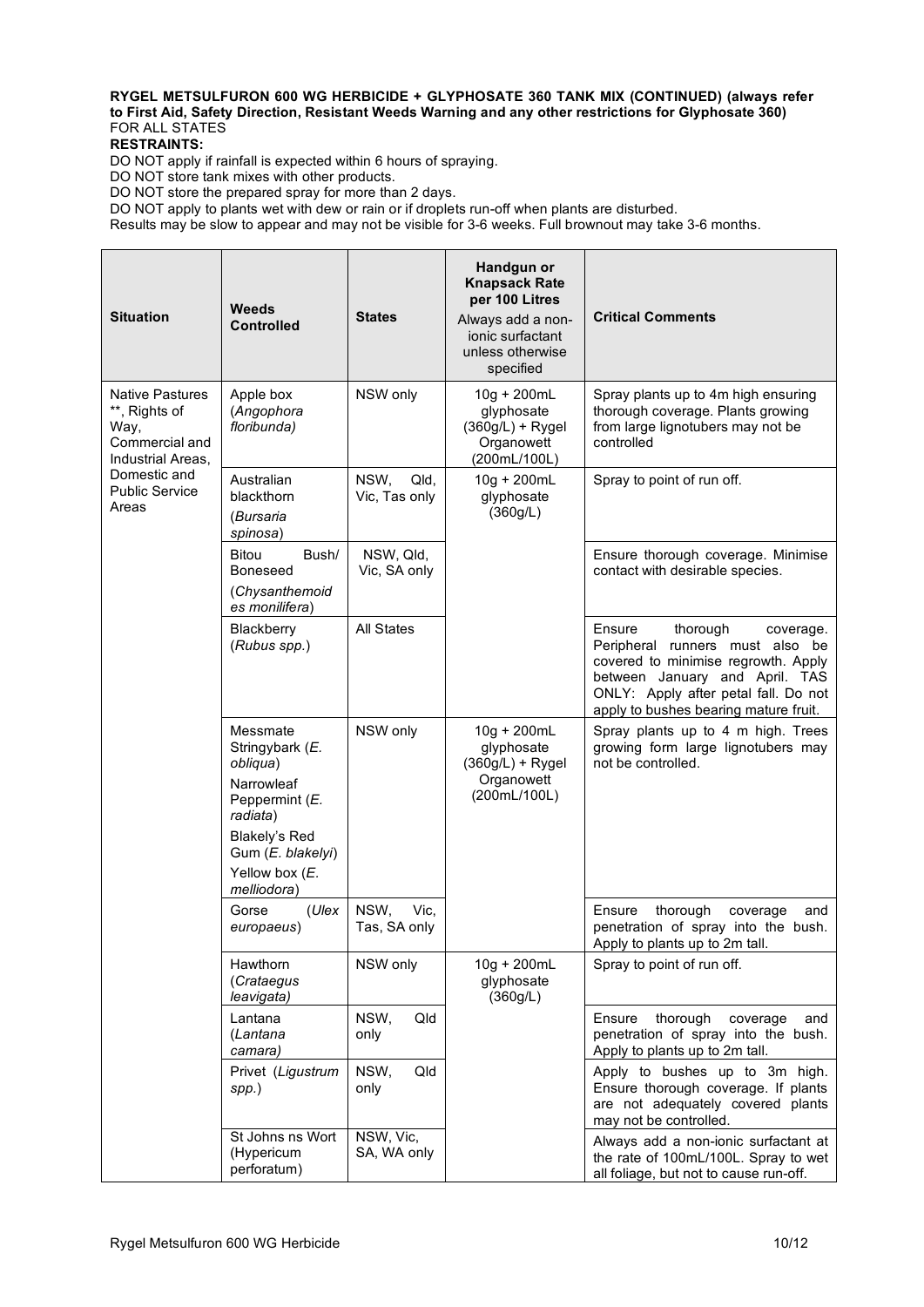| <b>Situation</b> | <b>Weeds</b><br><b>Controlled</b>          | <b>States</b>            | Handgun or<br><b>Knapsack Rate</b><br>per 100 Litres<br>Always add a non-<br>ionic surfactant<br>unless otherwise<br>specified | <b>Critical Comments</b>                                                                                             |
|------------------|--------------------------------------------|--------------------------|--------------------------------------------------------------------------------------------------------------------------------|----------------------------------------------------------------------------------------------------------------------|
|                  | Sweet Briar<br>(Rosa<br>rubiginosa)        | NSW, VIC,<br>Tas SA only |                                                                                                                                | Do not apply after leaf fall has<br>commenced or after the end of<br>February. Spray foliage to point of<br>run-off. |
|                  | Tree of Heaven<br>(Ailanthus<br>altissima) | NSW only                 |                                                                                                                                |                                                                                                                      |

# **WITHHOLDING PERIOD – NOT REQUIRED WHEN USED AS DIRECTED**

\*\* LEGUMES IN THE PASTURE WILL BE DAMAGED